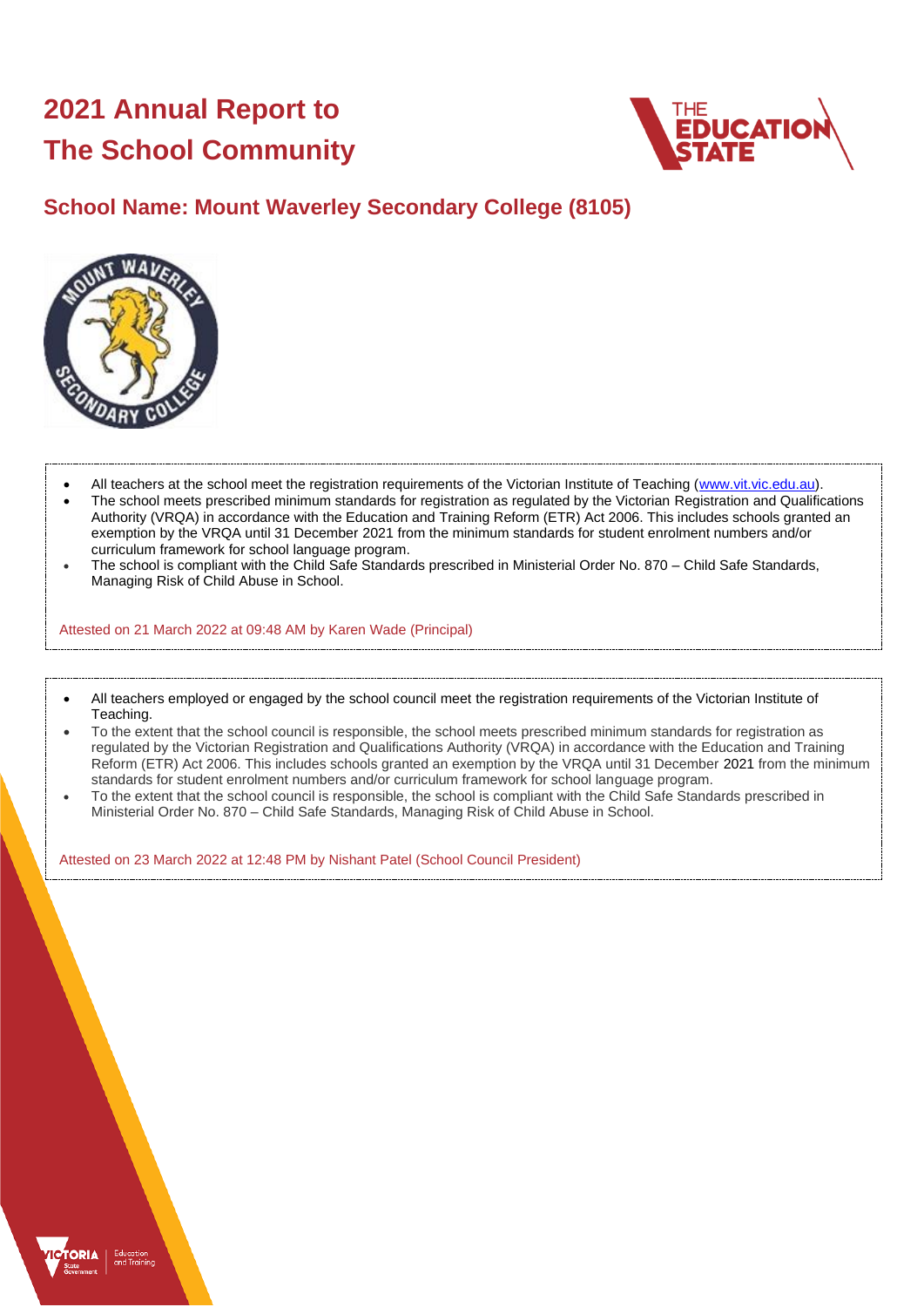

# How to read the Annual Report

## What does the *'About Our School'* commentary section of this report refer to?

The 'About our school' commentary provides a brief background on the school, an outline of the school's performance over the year and future directions.

The 'School Context' describes the school's vision, values and purpose. Details include the school's geographic location, size and structure, social characteristics, enrolment characteristics and special programs.

The 'Framework for Improving Student Outcomes (FISO)' section includes the improvement initiatives the school has selected and the progress they have made towards achieving them through the implementation of their School Strategic Plan and Annual Implementation Plan.

### What does the *'Performance Summary'* section of this report refer to?

The Performance Summary includes the following:

#### **School Profile**

- student enrolment information
- the school's 'Student Family Occupation and Education' category
- a summary of parent responses in the Parent Opinion Survey, shown against the statewide average for Secondary schools
- school staff responses in the area of School Climate in the School Staff Survey, shown against the statewide average for Secondary schools

#### **Achievement**

- English and Mathematics for Teacher Judgements against the curriculum
- English and Mathematics for National Literacy and Numeracy tests (NAPLAN)
- all subjects for Victorian Certificate of Education (VCE) examinations

#### **Engagement**

Student attendance and engagement at school, including:

- how many Year 7 students remain at the school through to Year 10
- how many exiting students go on to further studies or full-time work

#### **Wellbeing**

Student responses to two areas in the Student Attitudes to School Survey:

- Sense of Connectedness
- Management of Bullying

Results are displayed for the latest year and the average of the last four years (where available). As NAPLAN tests were not conducted in 2020, the NAPLAN 4-year average is the average of 2018, 2019 and 2021 data in the 2021 Performance Summary.

### Considering COVID-19 when interpreting the Performance Summary

The Victorian community's experience of COVID-19, including remote and flexible learning, had a significant impact on normal school operations in 2020 and 2021. This impacted the conduct of assessments and surveys. Readers should be aware of this when interpreting the Performance Summary.

For example, in 2020 and 2021 school-based surveys ran under changed circumstances, and NAPLAN was not conducted in 2020. Absence and attendance data during this period may have been influenced by local processes and procedures adopted in response to remote and flexible learning.

Schools should keep this in mind when using this data for planning and evaluation purposes.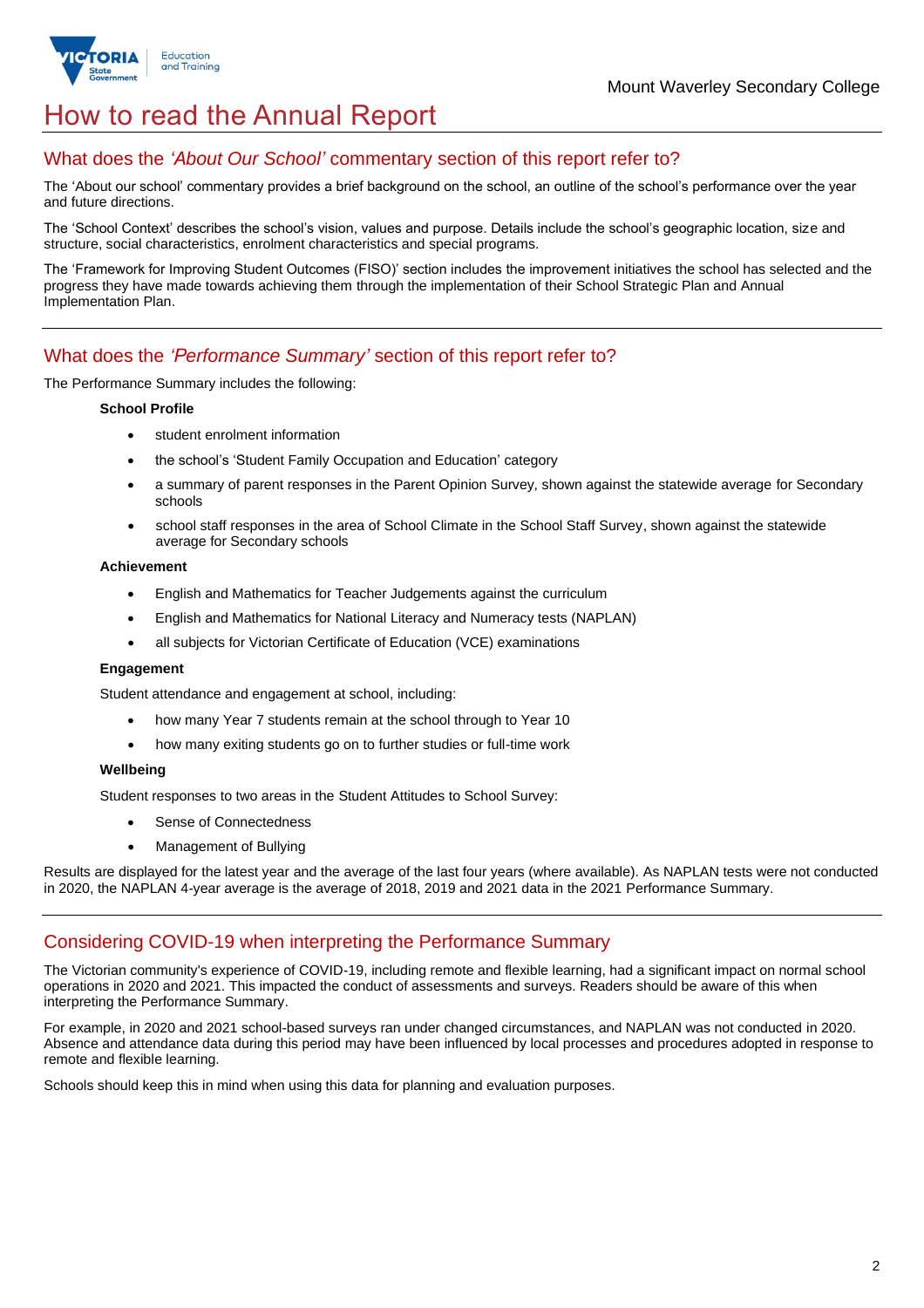

# How to read the Annual Report (continued)

### What do *'Similar Schools'* refer to?

Similar Schools are a group of Victorian government schools with similar characteristics to the school.

This grouping of schools has been created by comparing each school's socio-economic background of students, the number of non-English speaking students and the school's size and location.

## What does *'NDP'* or '*NDA*' mean?

'NDP' refers to no data being published for privacy reasons or where there are insufficient underlying data. For example, very low numbers of participants or characteristics that may lead to identification will result in an 'NDP' label.

'NDA' refers to no data being available. Some schools have no data for particular measures due to low enrolments. There may be no students enrolled in some year levels, so school comparisons are not possible.

Note that new schools only have the latest year of data and no comparative data from previous years. The Department also recognises unique circumstances in Specialist, Select Entry, English Language, Community Schools and schools that changed school type recently, where school-to-school comparisons are not appropriate.

## What is the *'Victorian Curriculum'*?

The Victorian Curriculum F–10 sets out what every student should learn during his or her first eleven years of schooling. The curriculum is the common set of knowledge and skills required by students for life-long learning, social development and active and informed citizenship.

The Victorian Curriculum is assessed through teacher judgements of student achievement based on classroom learning.

The curriculum has been developed to ensure that school subjects and their achievement standards enable continuous learning for all students, including students with disabilities.

The 'Towards Foundation Level Victorian Curriculum' is integrated directly into the curriculum and is referred to as 'Levels A to D'.

'Levels A to D' may be used for students with disabilities or students who may have additional learning needs. These levels are not associated with any set age or year level that links chronological age to cognitive progress (i.e., there is no age expected standard of achievement for 'Levels A to D').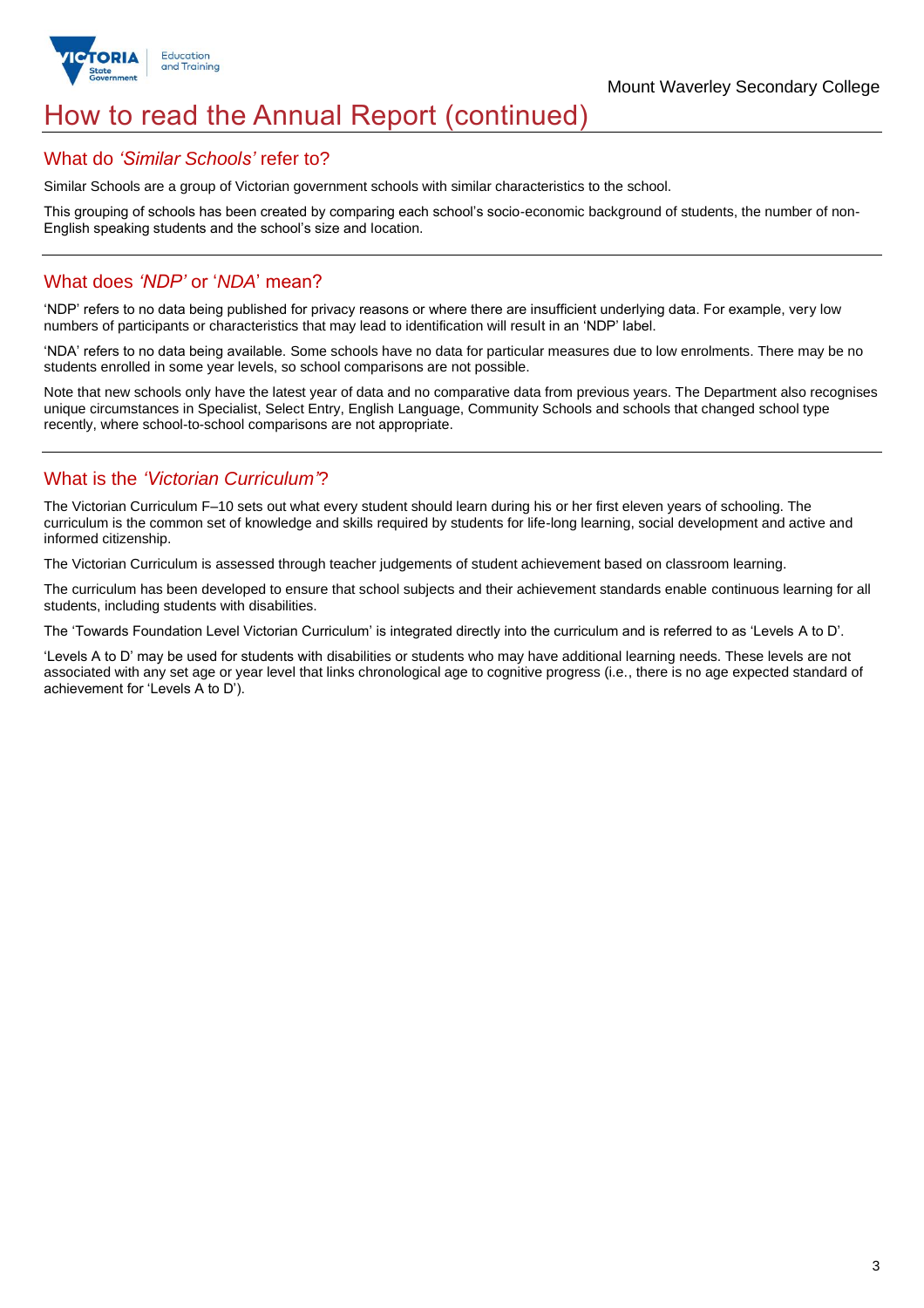

# **About Our School**

## School context

Our vision: Mount Waverley Secondary College is a proudly diverse learning community where everyone is empowered to strive for growth and excellence.

Our values:

- I Integrity
- L Learning
- E Excellence
- A Accountability
- R Respect
- N Nurturing

Mount Waverley Secondary College is a high demand state secondary co-educational college with 1790 students across two campuses located in the eastern suburbs of Melbourne. The core purpose of our college is to provide quality 21st Century education that develops each student's potential to shape their future and contribute positively to their community. In 2021, our college had 156 Equivalent Full Time (EFT) staff of which 4.0 were Principal Class; 119 Teaching Staff and 33 were Education Support Staff. Based on the college's Student Family Occupation index we have a high socio-economic profile and 5% of our students' study English as an Additional Language.

Our college is noted for the consistent academic success of its students and the dedication of our staff. Its outstanding reputation has been established through a commitment to teaching high quality academic programs, setting high expectations of students and staff, developing traditional values, instilling self-discipline, encouraging leadership and community values, and nurturing the individual.

The Junior Campus (Years 7 and 8) caters for students in their first two years of secondary schooling, allowing both development and consolidation of essential learning through a unique teaching and learning approach that is designed to differentiate for students' specific learning and developmental needs.

The Senior Campus caters for Years 9 to 12 and offers opportunities for students to explore greater choices in a broad academic and co-curricular program that ultimately leads to VCE, further education and other pathways.

Mount Waverley Secondary College has a long and proud history welcoming international students, being one of the first schools in Victoria to enrol international students in 1994. International students enrich the diverse cultural mix at the college; we currently have students from China, India, Malaysia, Singapore, Cambodia, Vietnam, Sri Lanka and other countries. We are well supported by various English Language Schools in the immediate area, who provide intensive English language instruction. During 2020 and 2021 we continued to support International Students who were studying remotely from their home country. Mount Waverley Secondary College has a dedicated International Student Coordinator and assistants who oversee the enrolment, homestay accommodation and pastoral care of each international student. Multicultural Education Aides cater for specific language groups and students have access to all student wellbeing services including nurses, wellbeing counsellors and the career guidance centre.

Our college's extensive curriculum provides a wide range of opportunities for acceleration, enrichment, and extension. The co-curricular activities offer outstanding opportunities in instrumental music, the performing arts, study tours and student exchanges to Japan, Germany and China, student leadership, sport, camps and activities and community service. There is a genuine focus on student leadership and student voice across the college, as we aim to develop independent, resilient, creative, and positive individuals.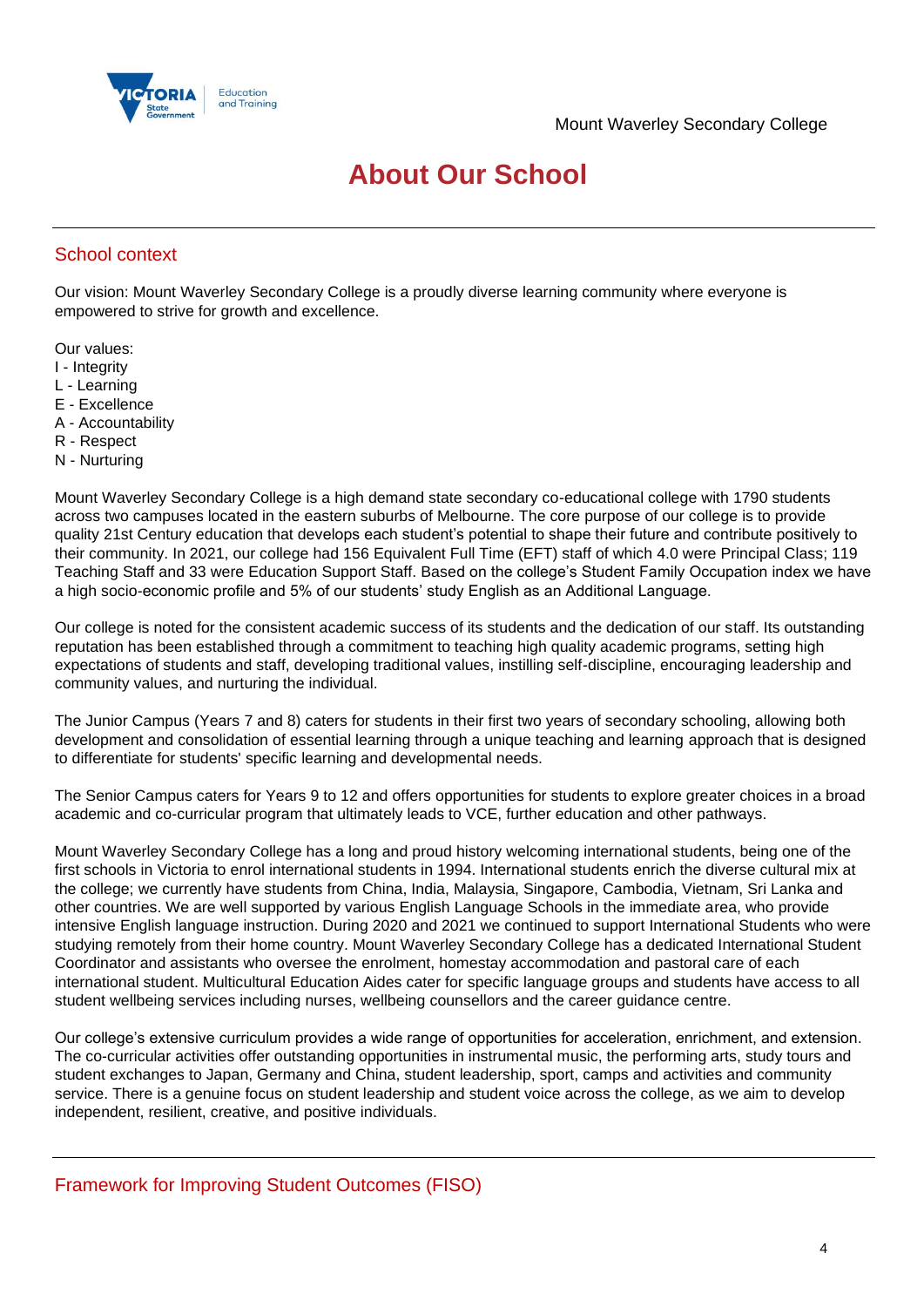

In 2021 we focused on the state-wide FISO Goal 1 Priority Goal which linked to the work of our School Strategic Plan. Some data was used to measure these areas for improvement and progress, however due to remote learning our progress in some areas was not as expected yet teacher collaboration and ICT skills improved dramatically.

#### Our key improvement strategies were:

#### 1a) Learning, catch-up and extension priority

At a whole school level, we developed the data literacy of all teachers to inform understanding of students' point of need. Whole school professional learning and smaller professional learning sessions ran throughout the year with a focus on assessment, literacy, and numeracy. Initial delivery of whole school professional learning on differentiation took place and this work will continue in 2022. In 2021 we maintained our PLC/TPT/Faculty structures to support teacher collaboration and reflection to strengthen teaching practice. In these meetings we revisited and embedded the use of HITS in classrooms, with a focus on metacognition and feedback.

At the classroom level teachers were able to use data to identify areas of learning need arising from remote learning in 2020.Staff were supported to embed the use of data to inform targeted teaching, with a focus on the students' point of need. We started to embed consistent approaches to formative assessment. Teachers used PLC / TPT/Faculty time to collaboratively plan units of work with a focus on key knowledge and skills. They also continued to build students' selfawareness and metacognitive skills through the Student Learning Model.

At the individual and tailored level, we established a targeted support program for students and prioritised time for teachers to discuss and adapt strategies working with individual students. Small group tutoring programs were established, and we maintained additional supports for students through Homework Clubs. The Inclusion Coordinator worked with ES and teaching staff to assess learning and map progress against IEP goals for individual students.

#### 1b) Happy, active, and healthy kids' priority

At a whole school level, we implemented a Student Wellbeing Model to consider actions for all stakeholders at the college and prioritised developing positive relationships to help foster a sense of belonging and connectedness for students, staff, and community. Our ILEARN values were reviewed and refined by students, staff and parent focus groups and behaviours associated with each value were identified. Our college values were incorporated through curricular and wellbeing programs.

At the classroom level students were made aware of the purpose of the Student Wellbeing Model. We continued to refine a wellbeing program implemented in homegroup and mentoring and maintained an agreed approach to monitoring and responding to student wellbeing concerns.

Staff capacity continued to be built to collect, analyse, monitor, and respond to student engagement data and we worked on strengthening in-class relationships. Our ILEARN values were incorporated into homegroup and mentoring programs and student management processes.

At the individual and tailored level, targeted counselling occurred for individual students with acute needs. We continued to build relationships and engage with families of at-risk students. Sub school teams and Wellbeing teams conducted regular check-ins with at-risk students and ensured all students knew there was someone who cared about them.

#### 1.c) Connected schools' priority

At the whole school level, we focussed on the Partnerships and Support element of the Student Wellbeing Model and provided a professional service and advice to students, families, staff, and school community on student wellbeing. We proactively built and maintained relationships with families and the wider school community to create a shared understanding of how to support students' learning and wellbeing. An inclusive and safe environment, which supports cultural diversity, disability, gender, and sexual identity was provided.

At the classroom level teachers and support staff worked to strengthen positive relationships between students and staff. Partnerships between teachers and families to support student learning and wellbeing were strengthened, as teachers engaged and communicated with parents regularly to enhance student outcomes. A safe and inclusive classroom environment was maintained whether this was during onsite learning or during remote learning.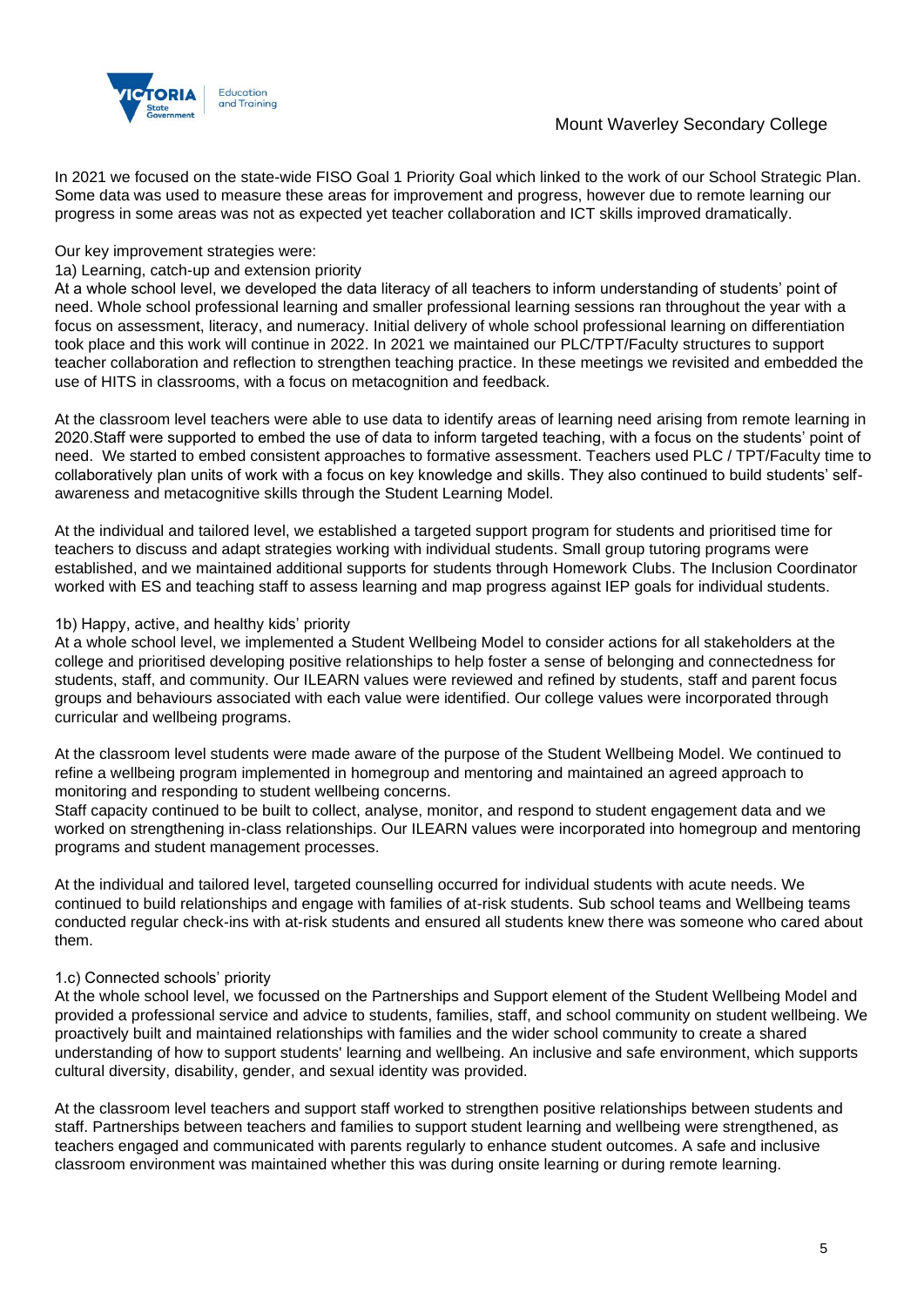

At the individual and tailored level individualised and targeted support for identified students was provided through the Tutor Learning Initiative MYLNS program, PSD and other school programs.

Support was tailored for individual students via the Wellbeing team and Sub school teams and families were linked to relevant community and other support agencies where required.

## Achievement

Our student achievement data is significantly higher than the median of all Victorian Government schools. In comparison to similar schools in Victoria, our data reflects we are above this level in nearly all categories. Our English and Maths Years 7-10 data indicates that 98.8% and 95.2% of students respectively were at or above expected standards.

Our NAPLAN percentage of students in the top three bands was well above the State average for Reading and Numeracy and above the Similar Schools average in Year 7 Reading and Year 7 and 9 Numeracy. The NAPLAN Learning Gain results for Year5- Year 7 for High Gain compared to Similar Schools indicate that our students are above in nearly all categories and for High Growth for Year 7-9 students we are above Similar Schools in the categories of Reading, Spelling and Grammar and Punctuation.

Our 2021 Year 12 cohort were very successful with our College Dux receiving an ATAR score of 99.95 and our published Median study score was 30.1, although our four-year average was 30. 9.Seven students gained an ATAR over 99 and twenty-two students above 95. 20% of our cohort gained an ATAR above 90. Nine students also gained a perfect study score of 50. 100% of our students satisfactorily completed their VCE. Our VCE results were rated as above when compared to similar schools. This reflects the strong commitment and skill level of our teaching staff as well as the quality of the academic and co-curricular programs on offer.

In 2021 the college introduced the Student Wellbeing Model to focus on student wellbeing. We also highlighted the importance of the use of data to enhance the learning growth of our students. The Inclusion Program consisted of 12 students funded under the Program for Students with a Disability. During remote learning, students engaged well with staff. Staff and students were able to utilise a variety of platforms and worked cohesively to deliver and access the curriculum with success. This ensured that content was delivered, and students were able to experience positive educational outcomes. Students were well supported with inclusion aides and teachers working together online in breakout rooms to ensure that content and reasonable adjustments were made to support these students.

## Engagement

Mount Waverley Secondary College's motto of 'Community Choice Engagement 'is one that we hold dear. In 2021 our college continued to be involved in the Ourschool alumni program, the first of its kind in Australia. The aim is to build our alumni community to support and further strengthen our college. The college is proud to be one of eleven partner schools with the Monash Tech School and many of our Year 7-9 students have been able to access programs on offer incorporating cutting edge technology and the design thinking model.

Student retention is above the state average but slightly below similar schools. This data has been affected particularly at Years 8 -9 due to the high number of select entry school offers our students receive. We also have students who apply at the end of Year 9 to attend the John Monash Science School which is close by. The student retention data from Years 10-12 was very pleasing in 2021 and much higher than the state average. The 4-year average data indicates that almost all of our students exiting the college go onto further study or enter full time employment. In 2021, 96% of our Year 12 students received tertiary offers and of these 90.5% received university offers and 5.5% received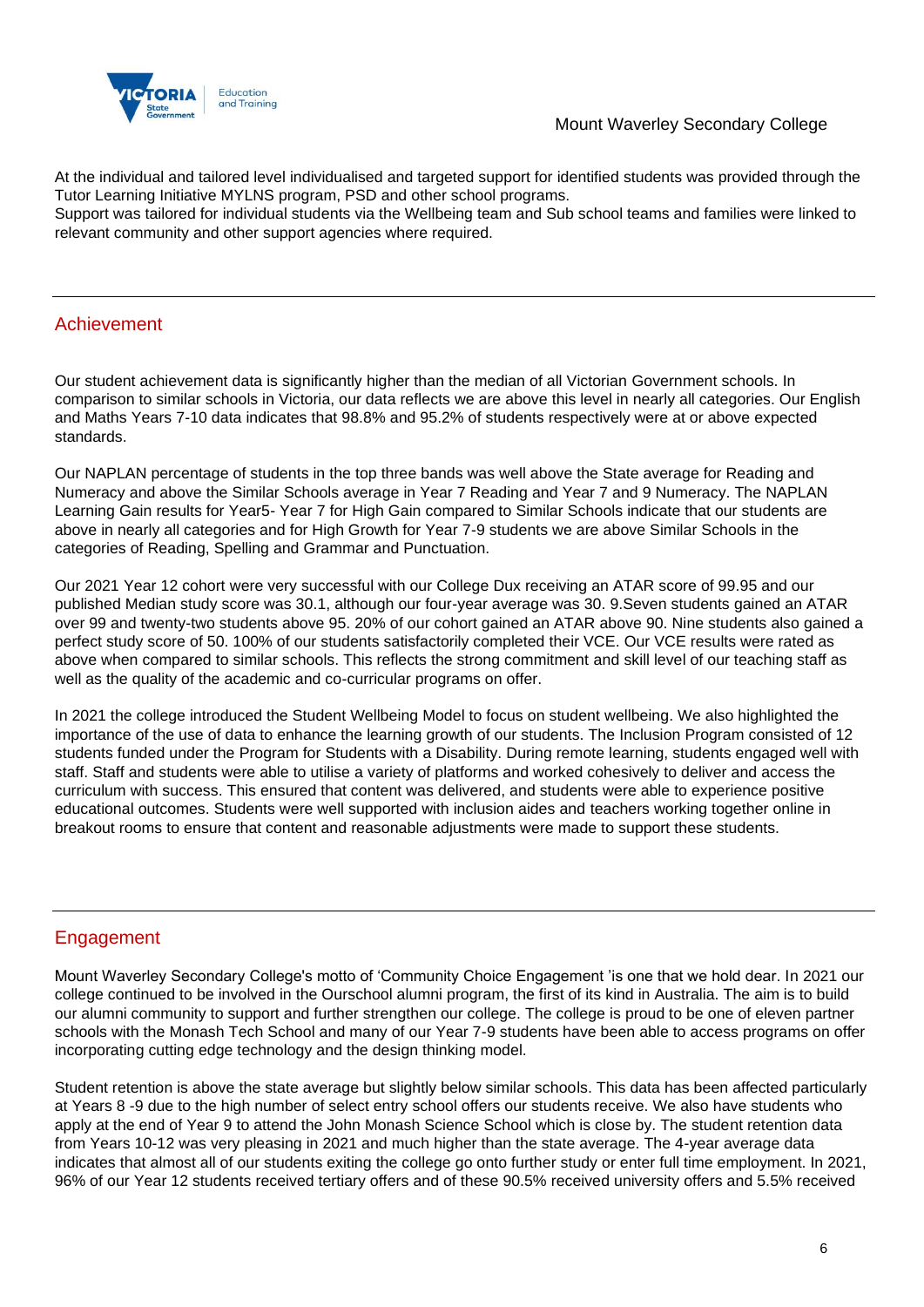

#### TAFE places.

Our student attendance results are outstanding and are well above the state average and in the 90th percentile across all year levels. This demonstrates that our students enjoy coming to school (whether this was onsite or remote learning) and value the academic and co-curricular programs on offer. It also highlights the proactive work completed by our student attendance officers and the work of our sub school and wellbeing teams.

During remote learning we focussed on ensuring all students and staff remained well connected with the college. We had a daily check in with all students during Home Groups Years 7-9 and our Mentoring Program at Years 10-12 changed from being once per week to an after-school check in session. Staff met with their PLC teams once per week to monitor staff wellbeing. The College Principal also emailed out a weekly video to all students and staff during lockdowns to keep them connected to our college and to highlight the importance of wellbeing and resilience. After the first period of remote learning in 2020 we surveyed students, parents and staff and used this feedback to guide our further stages of remote learning. In every lesson our staff contacted their students via video conferencing and all students had to have their cameras on. Teachers also took a roll for every lesson so we could track attendance. This ensured that students remained connected and engaged with their teachers and peers. Regular year level and sub school assemblies were also held remotely as were career forums and wellbeing presentations. Parent Night and Subject Selection Nights were held, and a Year 12 Graduation Ceremony was videoed and presented to our learning community. Student/Parent/Teacher Conferences were successfully held via WebEx and College Council meetings met via Google Meet. Our end of year 2021 Presentation Night will be filmed and streamed to all families and staff members in March 2022.

Our college continues to provide opportunities for student leadership, voice, and agency. In 2021, we continued to provide these opportunities. Throughout lockdowns, our Year 8 Leadership Team met weekly with Leaders at the Junior Campus and provided ongoing feedback about their experiences while learning remotely. They contributed to the planning of remote Home Group sessions, organised Home Group competitions and made a video for Junior Campus students about how they were looking after their own wellbeing in lockdown. Our Year 12 Leaders met regularly with the Senior School Team and with the Wellbeing staff and provided ongoing feedback about their experiences as VCE students in remote learning.

During 2020 a Remote Learning Working Party was established. Teachers, students, and school leaders from across both campuses worked together to develop feedback surveys for students, parent/carers, and teachers. The aim was to capture a snapshot of the experiences of students during the lockdown period to inform our future practices. Over 1400 people completed the remote learning surveys. The data was collated presented in a summary report and shared with members of the school community. The Remote Survey Feedback report provided invaluable data to guide the college's approach to further lockdown periods. Several Year 10 and 12 leaders presented to an international audience at the 'Lessons from Lockdown' conference in September 2020. The Department of Education recognised our work in this area and wrote a case study on how Mount Waverly Secondary College has positioned remote learning as a time for staff to experiment and learn, but with student wellbeing, agency, and assessment (for learning) firmly in mind. This was published on the FUSE website under their 'Learning and Wellbeing Guidance' for schools at the start of Term 4 2021.

### **Wellbeing**

Our college acknowledges that the health, safety, and wellbeing of our students is essential to their learning experience. The college has an outstanding Student Wellbeing team. The wellbeing team consists of a Student Wellbeing Manager, Student Wellbeing Counsellors and Mental Health Practitioners at both campuses, a chaplain, qualified nurses, an Individual Learning Needs Co-ordinator, and integration aides. This was complemented by a strong college wide focus of all staff prioritising wellbeing in 2021 for students and staff, which saw the introduction of the Student Wellbeing Model.

The Student Wellbeing Model consists of Positive relationships, Social and Emotional Learning, Partnerships and Support and Student Voice and Agency. The introduction of the whole school model is a commitment from the school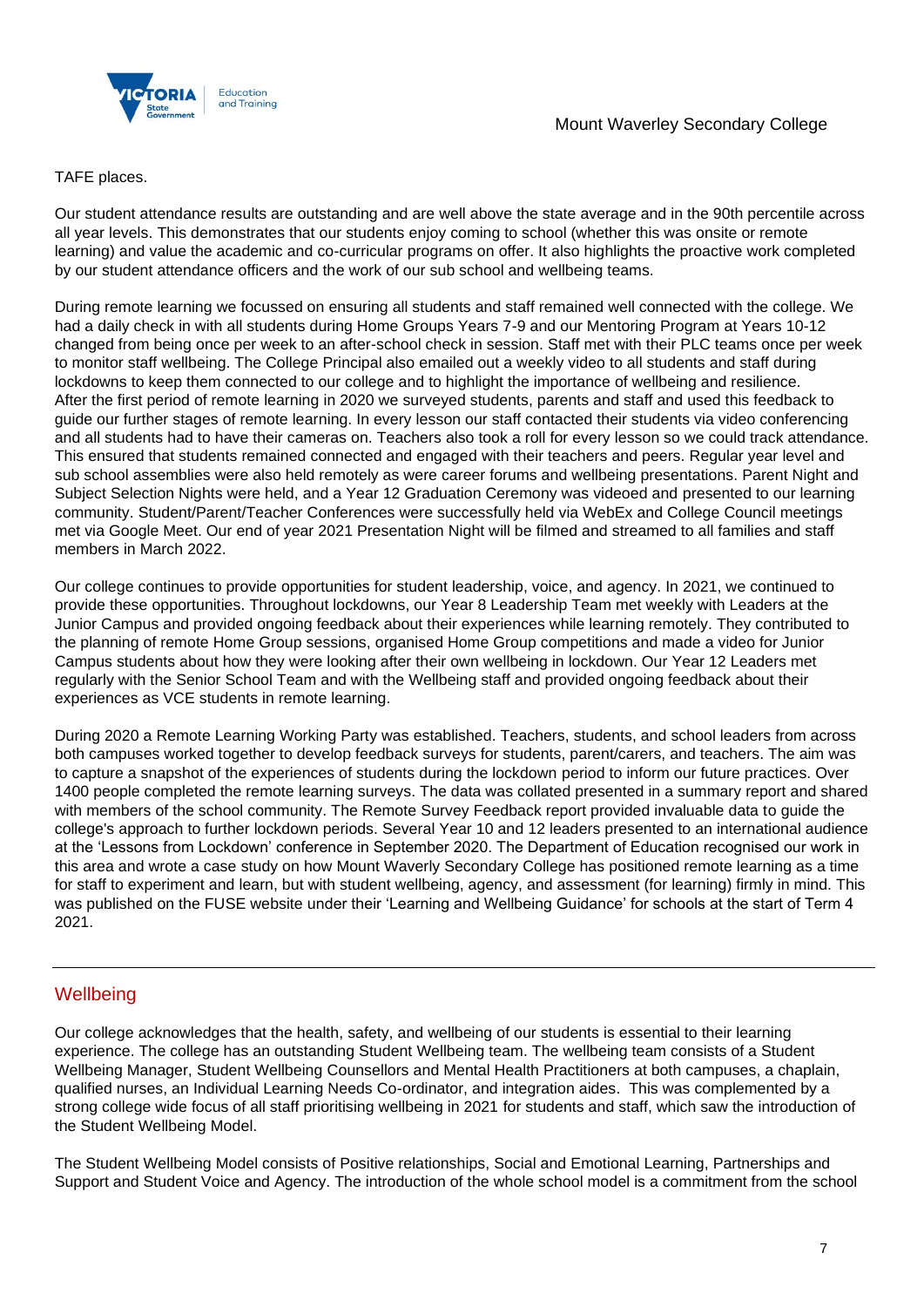

## Mount Waverley Secondary College

to prioritise student wellbeing whilst supporting students to achieve academic excellence. The Student Wellbeing model was introduced to all students in a variety of mediums, including workshops and whole year level assemblies. During the introduction of the model, students identified teachers as 'Wellbeing Champions' - those teachers who proactively prioritised student wellbeing. All staff attended professional collaboration sessions on Positive Relationships and Partnerships and Support. These sessions helped staff share ideas and collaborate on best practice - to help with developing staff capacity to develop positive relationships with their students and to improve their connection with families.

Whilst in remote learning, Student Wellbeing continued to support students directly via email and video counselling. They also provided a range of proactive approaches to support the wellbeing of all students whilst they were learning from home.

These included:

\* Regular advice to students on staying healthy- including live daily video sessions

\* Virtual lunch time groups to engage with students who were at home alone or wanted more peer-to-peer interaction \* Hosted and delivered several virtual wellbeing presentations on a range of topics including the power of sleep, navigating VCE during remote learning, positive body image and positive choices.

\* Virtual parent webinar - providing parents with family inclusive approaches of supporting good mental health at home

\* Launched a podcast called "The Summit" - providing proactive tips to help students be their best

\* Created and provided several student wellbeing fact sheets for parents focusing on topics such as anxiety, mood, motivation, and truancy.

The Attitudes to School Survey data proudly indicates that our sense of connectedness and safety measures were well above the state median and similar schools' comparisons which is an outstanding result. Our Parent Opinion Survey percent endorsement data indicated that we had a higher percent of positive responses compared with the state average of secondary schools. The School Staff Survey school climate survey results were well above the state average of all Victorian Government Secondary Schools. This is indicative to the quality and strength of our wellbeing programs and initiatives for both students and staff last year.

## Finance performance and position

At Mount Waverley Secondary College, we continued to support our students by delivering high quality programs, services, and facilities. The college had a net operating surplus of \$1,597,007. This can be attributed to high student enrolments and a carefully considered staffing structure and the remote learning period. These funds will enable the college to continue to deliver quality programs, services and facilities that meets the needs of our students' learning, engagement and wellbeing. Equity funding was used to support students with laptops, books and uniform and additional teacher support.

2021 saw a further decrease in revenue generated via our International Student Program (totalling \$326,781), and a decrease in locally raised funds which includes parent contributions and facility hire. Our College Council entered into contracts with external hirers, Chalkboard Catering, Peridot Theatre Company and the Xin Jin Shan Chinese School.

A very broad curriculum continues to be offered at the college and due to our associated revenue, all programs are well resourced.

Updating our facilities, in particular our Senior Campus, has been a strong focus. In 2021 a maintenance project was completed on the Senior Campus near the Hall. Further funds have been committed to ensure quality upgrades of our facilities and the implementation of new facility projects. At the end of 2020 our college received funding for the design and building of a STEAM Centre on the Senior Campus and in 2021 planning commenced. On the Junior Campus, we began planning to upgrade the oval with an artificial turf pitch. This project will be a school self-funded initiative. Our focus is to ensure we remain a state-of-the-art educational institution and the school of first choice in the community.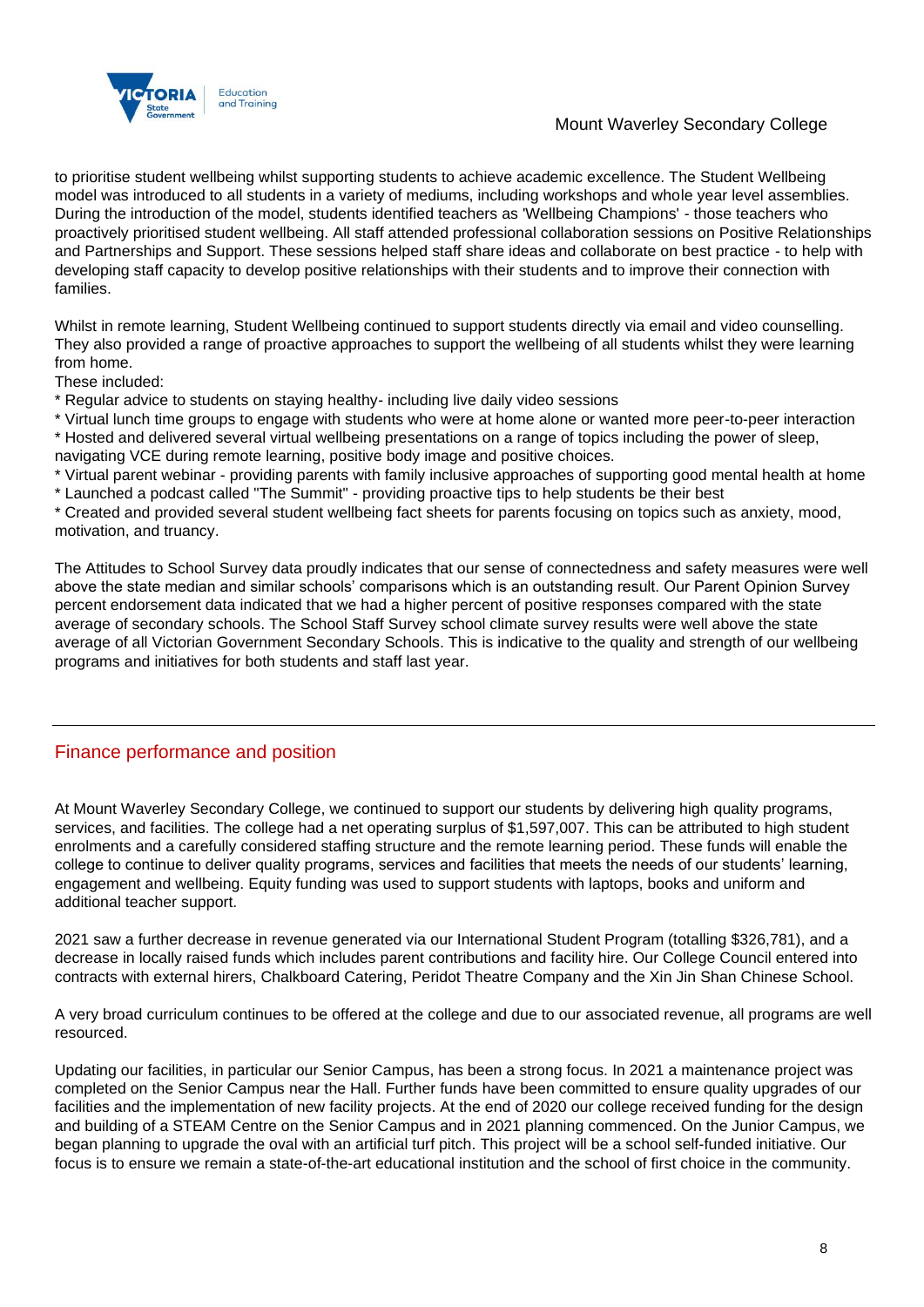

Mount Waverley Secondary College

**For more detailed information regarding our school please visit our website at [https://www.mwsc.vic.edu.au](https://www.mwsc.vic.edu.au/)**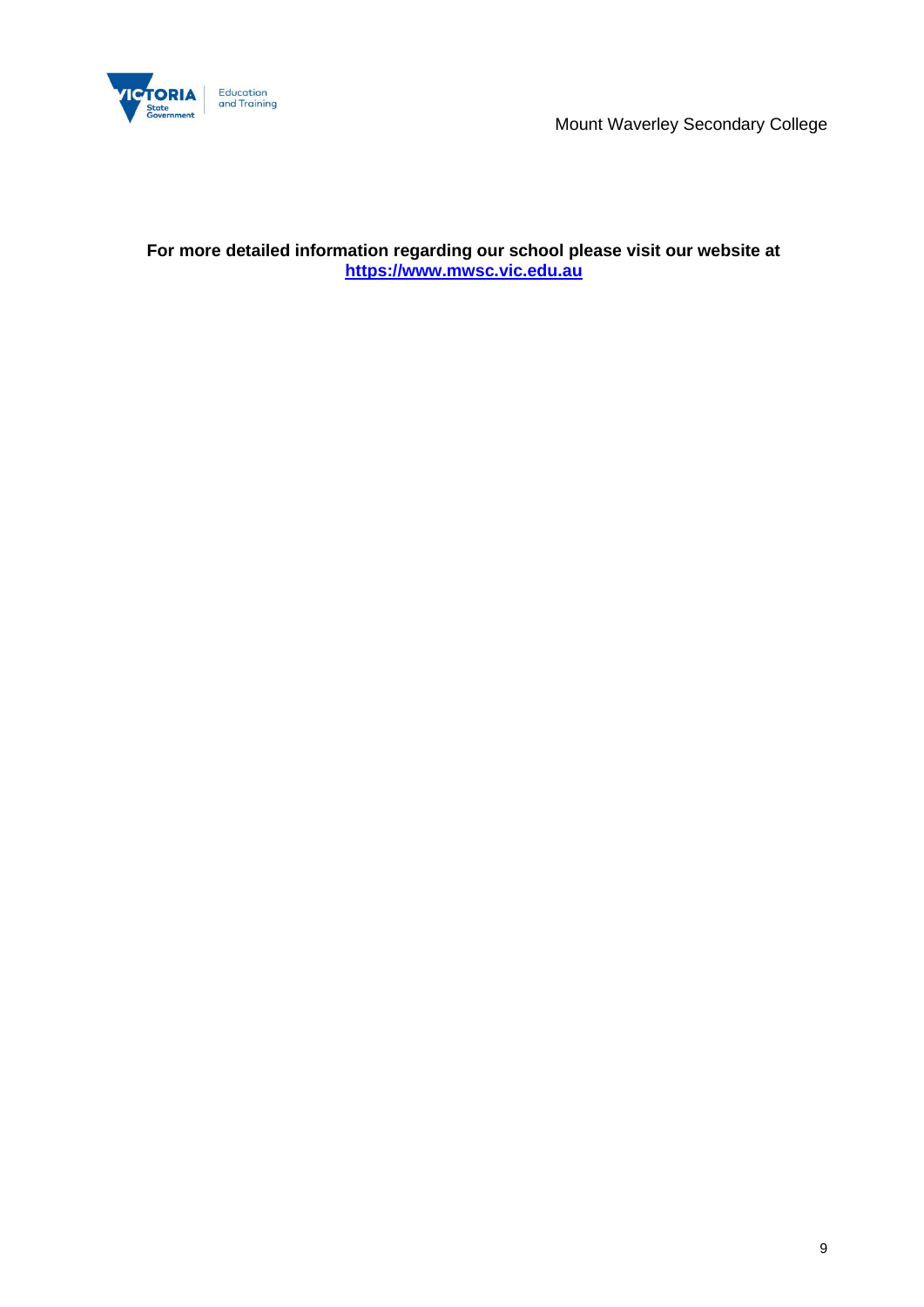

# **Performance Summary**

The Performance Summary for government schools provides an overview of how this school is contributing to the objectives of the Education State and how it compares to other Victorian government schools.

All schools work in partnership with their school community to improve outcomes for children and young people. Sharing this information with parents and the wider school community helps to support community engagement in student learning, a key priority of the Framework for Improving Student Outcomes.

Refer to the 'How to read the Annual Report' section for help on how to interpret this report.

# SCHOOL PROFILE

#### **Enrolment Profile**

A total of 1790 students were enrolled at this school in 2021, 838 female and 952 male.

36 percent of students had English as an additional language and 1 percent were Aboriginal or Torres Strait Islander.

#### **Overall Socio-Economic Profile**

The overall school's socio-economic profile is based on the school's Student Family Occupation and Education index (SFOE).

SFOE is a measure of socio-educational disadvantage of a school, based on educational and employment characteristics of the parents/carers of students enrolled at the school. Possible SFOE band values are: Low, Low-Medium, Medium and High. A 'Low' band represents a low level of socio-educational disadvantage, a 'High' band represents a high level of socio-educational disadvantage.

This school's SFOE band value is: Low

#### **Parent Satisfaction Summary**

The percent endorsement by parents on their school satisfaction level, as reported in the annual Parent Opinion Survey.

Percent endorsement indicates the percent of positive responses (agree or strongly agree) from parents who responded to the survey.



#### **School Staff Survey**

The percent endorsement by staff on School Climate, as reported in the annual School Staff Survey.

Percent endorsement indicates the percent of positive responses (agree or strongly agree) from staff who responded to the survey. Data is suppressed for schools with three or less respondents to the survey for confidentiality reasons.

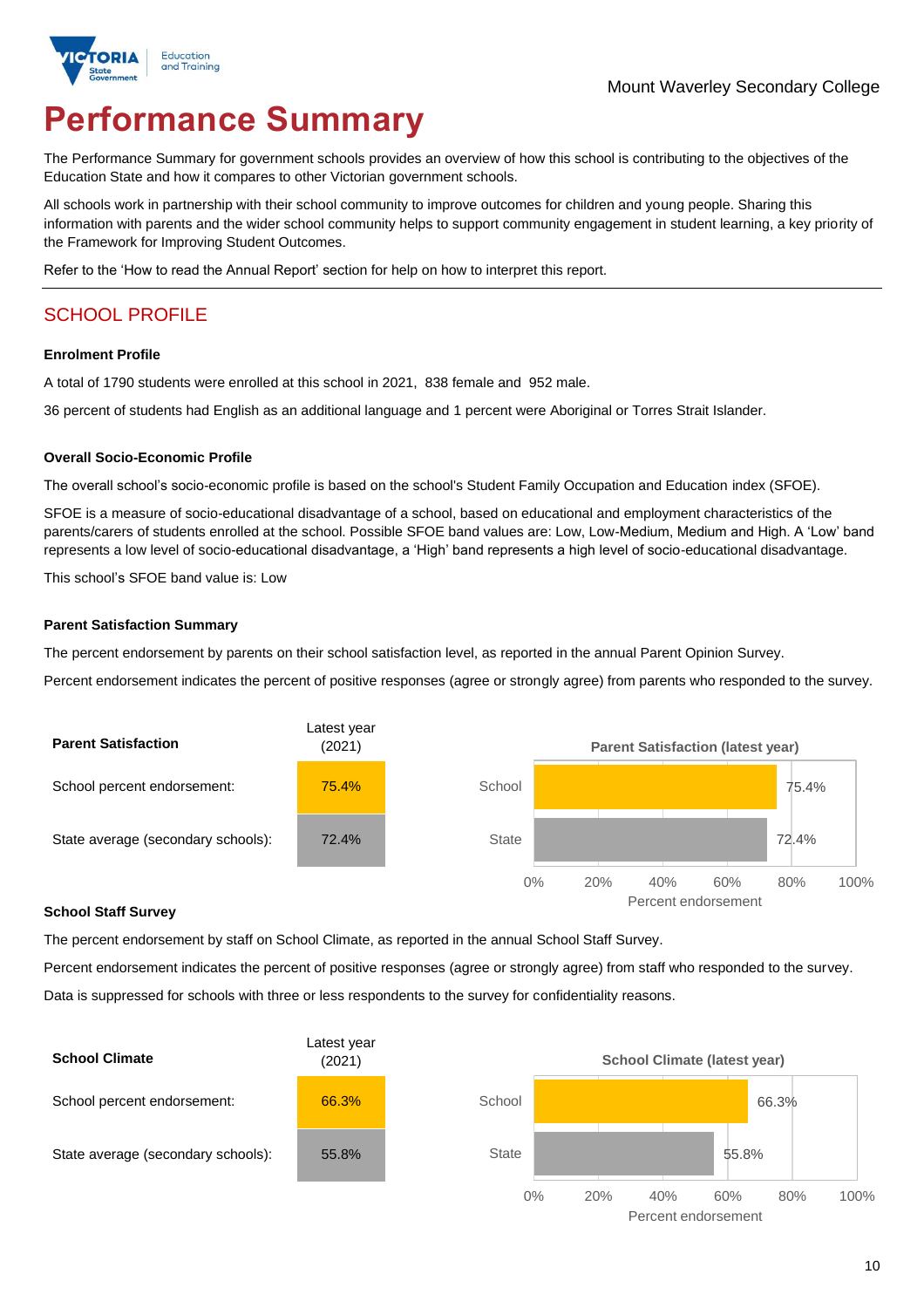

## ACHIEVEMENT

*Key: 'Similar Schools' are a group of Victorian government schools that are like this school, taking into account the school's socioeconomic background of students, the number of non-English speaking students and the size and location of the school.*

#### **Teacher Judgement of student achievement**

Percentage of students working at or above age expected standards in English and Mathematics.



| <b>Mathematics</b><br>Years 7 to 10                               | Latest year<br>(2021) |  |
|-------------------------------------------------------------------|-----------------------|--|
| School percent of students at or above age<br>expected standards: | 95.2%                 |  |
| Similar Schools average:                                          | 85.8%                 |  |
| State average:                                                    | 65.3%                 |  |

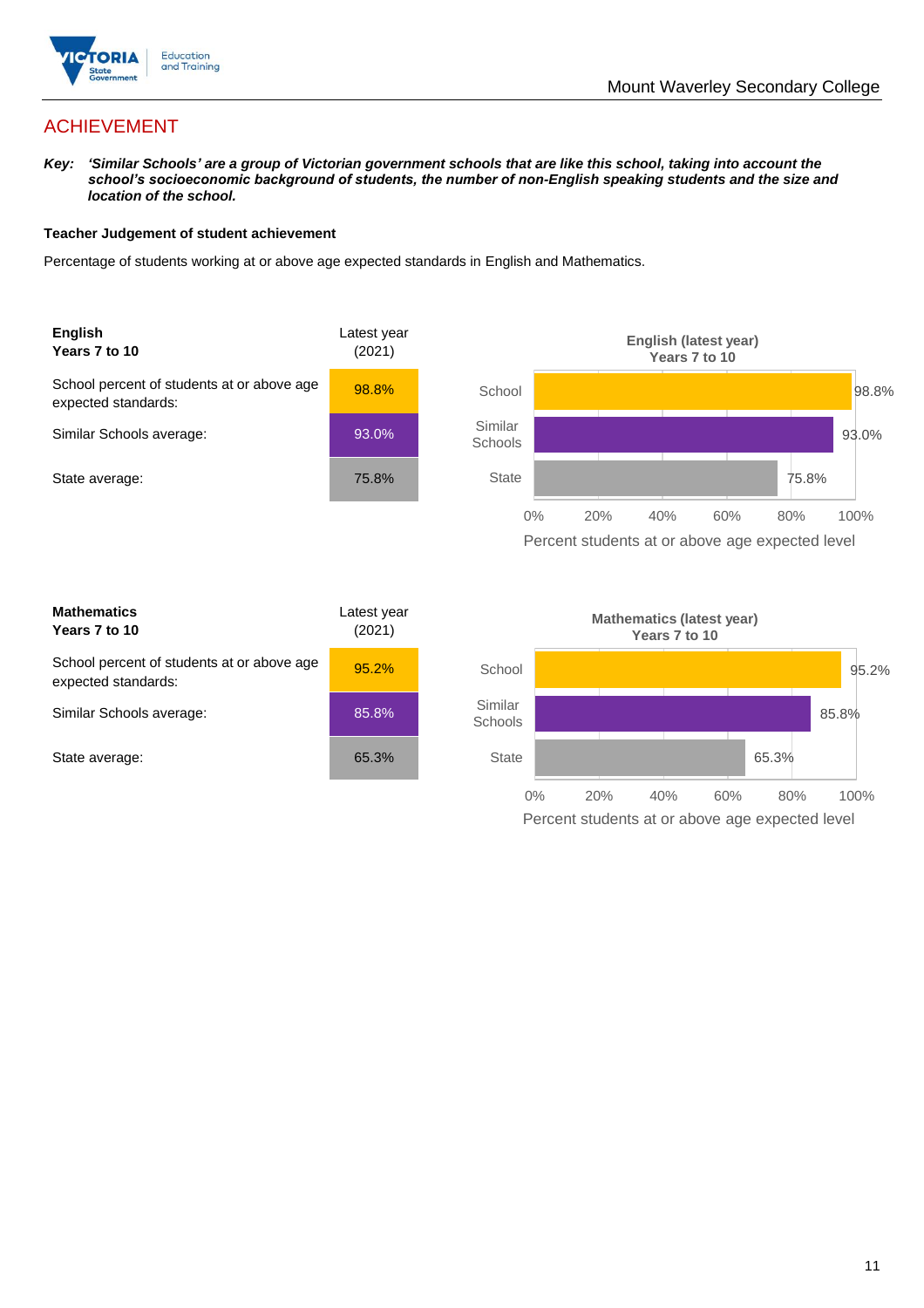

## ACHIEVEMENT (continued)

*Key: 'Similar Schools' are a group of Victorian government schools that are like this school, taking into account the school's socioeconomic background of students, the number of non-English speaking students and the size and location of the school.*

#### **NAPLAN**

Percentage of students in the top three bands of testing in NAPLAN.

Note: NAPLAN tests were not conducted in 2020, hence the 4-year average is the average of 2018, 2019 and 2021 data.

| Reading<br>Year <sub>7</sub>                      | Latest year<br>(2021) | 4-year<br>average |                    | <b>NAPLAN Reading (latest year)</b>                  | Year <sub>7</sub> |       |       |
|---------------------------------------------------|-----------------------|-------------------|--------------------|------------------------------------------------------|-------------------|-------|-------|
| School percent of students in<br>top three bands: | 77.7%                 | 76.6%             | School             |                                                      |                   | 77.7% |       |
| Similar Schools average:                          | 77.0%                 | 75.8%             | Similar<br>Schools |                                                      |                   | 77.0% |       |
| State average:                                    | 55.2%                 | 54.8%             | <b>State</b>       |                                                      | 55.2%             |       |       |
|                                                   |                       |                   | $0\%$              | 20%<br>40%<br>Percent of students in top three bands | 60%               | 80%   | 100%  |
| Reading<br>Year 9                                 | Latest year<br>(2021) | 4-year<br>average |                    | <b>NAPLAN Reading (latest year)</b>                  | Year 9            |       |       |
| School percent of students in<br>top three bands: | 62.5%                 | 62.4%             | School             |                                                      |                   | 62.5% |       |
| Similar Schools average:                          | 62.3%                 | 64.7%             | Similar<br>Schools |                                                      |                   | 62.3% |       |
| State average:                                    | 43.9%                 | 45.9%             | <b>State</b>       |                                                      | 43.9%             |       |       |
|                                                   |                       |                   | $0\%$              | 20%<br>40%<br>Percent of students in top three bands | 60%               | 80%   | 100%  |
| <b>Numeracy</b><br>Year <sub>7</sub>              | Latest year<br>(2021) | 4-year<br>average |                    | <b>NAPLAN Numeracy (latest year)</b>                 | Year <sub>7</sub> |       |       |
| School percent of students in<br>top three bands: | 82.6%                 | 83.3%             | School             |                                                      |                   |       | 82.6% |
| Similar Schools average:                          | 78.0%                 | 78.5%             | Similar<br>Schools |                                                      |                   | 78.0% |       |
| State average:                                    | 55.2%                 | 55.3%             | <b>State</b>       |                                                      | 55.2%             |       |       |
|                                                   |                       |                   | $0\%$              | 20%<br>40%<br>Percent of students in top three bands | 60%               | 80%   | 100%  |
| <b>Numeracy</b><br>Year 9                         | Latest year<br>(2021) | 4-year<br>average |                    | <b>NAPLAN Numeracy (latest year)</b>                 | Year 9            |       |       |
| School percent of students in<br>top three bands: | 69.8%                 | 72.4%             | School             |                                                      |                   | 69.8% |       |
| Similar Schools average:                          | 67.4%                 | 69.2%             | Similar<br>Schools |                                                      |                   | 67.4% |       |
| State average:                                    | 45.0%                 | 46.8%             | <b>State</b>       |                                                      | 45.0%             |       |       |
|                                                   |                       |                   | $0\%$              | 20%<br>40%                                           | 60%               | 80%   | 100%  |

Percent of students in top three bands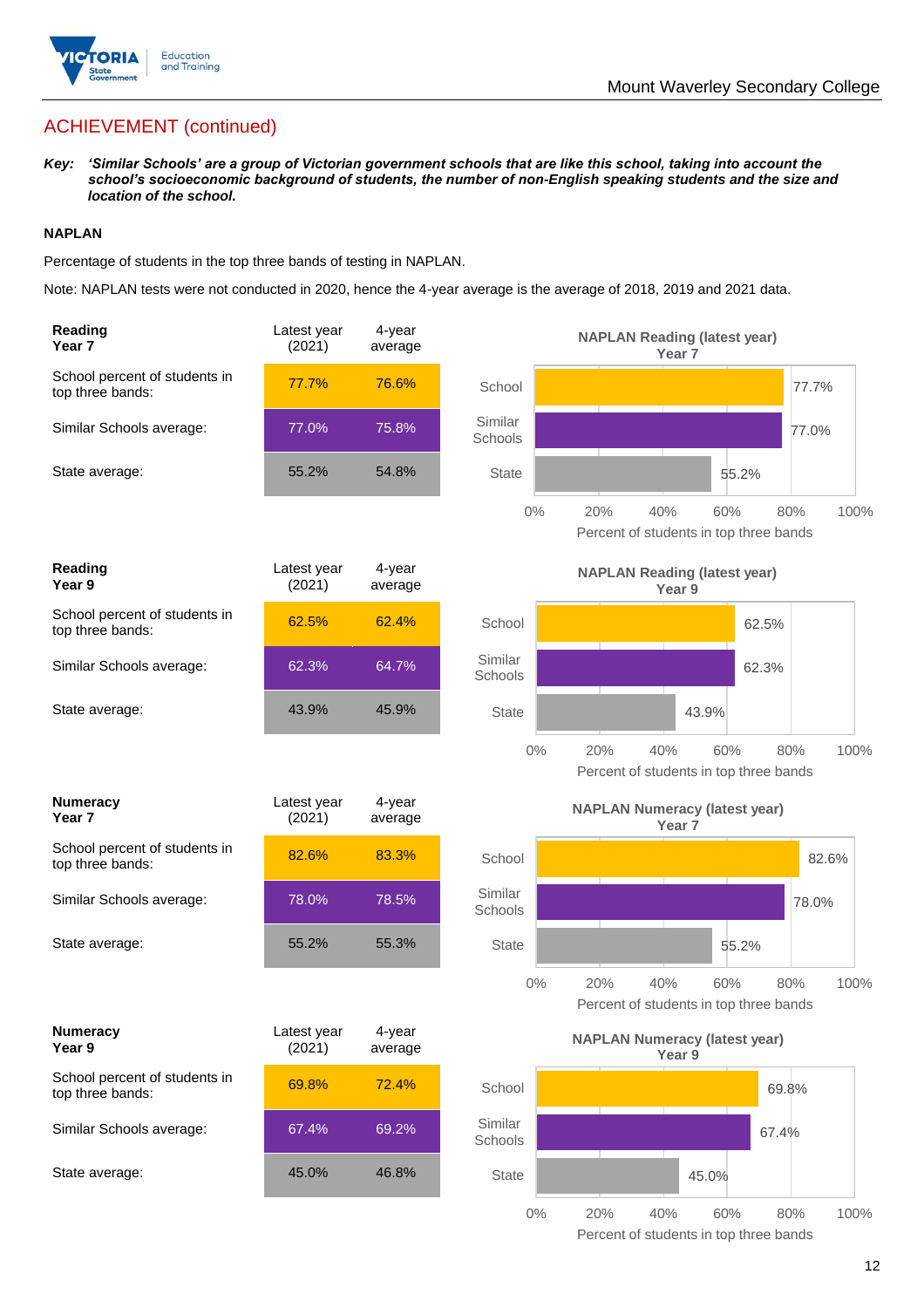

## Mount Waverley Secondary College

## ACHIEVEMENT (continued)

#### **NAPLAN Learning Gain**

NAPLAN learning gain is determined by comparing a student's current year result relative to the results of all 'similar' Victorian students (i.e., students in all sectors in the same year level who had the same score two years prior). If the current year result is in the top 25 percent, their gain level is categorised as 'High'; middle 50 percent is 'Medium'; bottom 25 percent is 'Low'.

#### **Learning Gain Year 5 (2019) to Year 7 (2021)**



#### **Learning Gain Year 7 (2019) to Year 9 (2021)**

| Spelling:                                              | 22%         | 41%            | 36%          | 28%                  | Perce<br>20%               | 18%               | 16%                                       | 5%              | w       | 22%                | က<br>18%                   |
|--------------------------------------------------------|-------------|----------------|--------------|----------------------|----------------------------|-------------------|-------------------------------------------|-----------------|---------|--------------------|----------------------------|
| Grammar and<br>Punctuation:                            | 18%         | 51%            | 31%          | 28%                  | $0\%$                      |                   |                                           |                 |         |                    |                            |
|                                                        |             |                |              |                      |                            | Reading           | Numeracy                                  |                 | Writing | Spelling           | Grammar and<br>Punctuation |
| <b>Learning Gain</b><br>Year 7 (2019) to Year 9 (2021) |             |                |              |                      |                            | <b>N</b> Low Gain | Medium Gain                               |                 |         | <b>Z</b> High Gain |                            |
|                                                        |             |                |              | <b>High Gain</b>     |                            |                   |                                           |                 |         |                    |                            |
|                                                        | Low<br>Gain | Medium<br>Gain | High<br>Gain | (Similar<br>Schools) |                            |                   | <b>NAPLAN Learning Gain (latest year)</b> | Year 7 - Year 9 |         |                    |                            |
| Reading:                                               | 18%         | 50%            | 32%          | 28%                  | 100%                       |                   |                                           |                 |         |                    |                            |
| Numeracy:                                              | 23%         | 52%            | 25%          | 28%                  | 80%                        |                   | 52%                                       | 59%             |         |                    |                            |
| Writing:                                               | 20%         | 59%            | 21%          | 28%                  | Percent of students<br>60% | 50%<br>32%        |                                           |                 |         | 50%<br>33%         | 47%                        |
| Spelling:                                              | 17%         | 50%            | 33%          | 31%                  | 40%                        | 18%               | 25%<br>23%                                | 20%             | 21%     | 17%                | 30%<br>23%                 |
| Grammar and<br>Punctuation:                            | 23%         | 47%            | 30%          | 27%                  | 20%<br>$0\%$               |                   |                                           |                 |         |                    |                            |
|                                                        |             |                |              |                      |                            | Reading           | Numeracy                                  | Writing         |         | Spelling           | Grammar and<br>Punctuation |
|                                                        |             |                |              |                      |                            | <b>SLow Gain</b>  | Medium Gain                               |                 |         | <b>D</b> High Gain |                            |

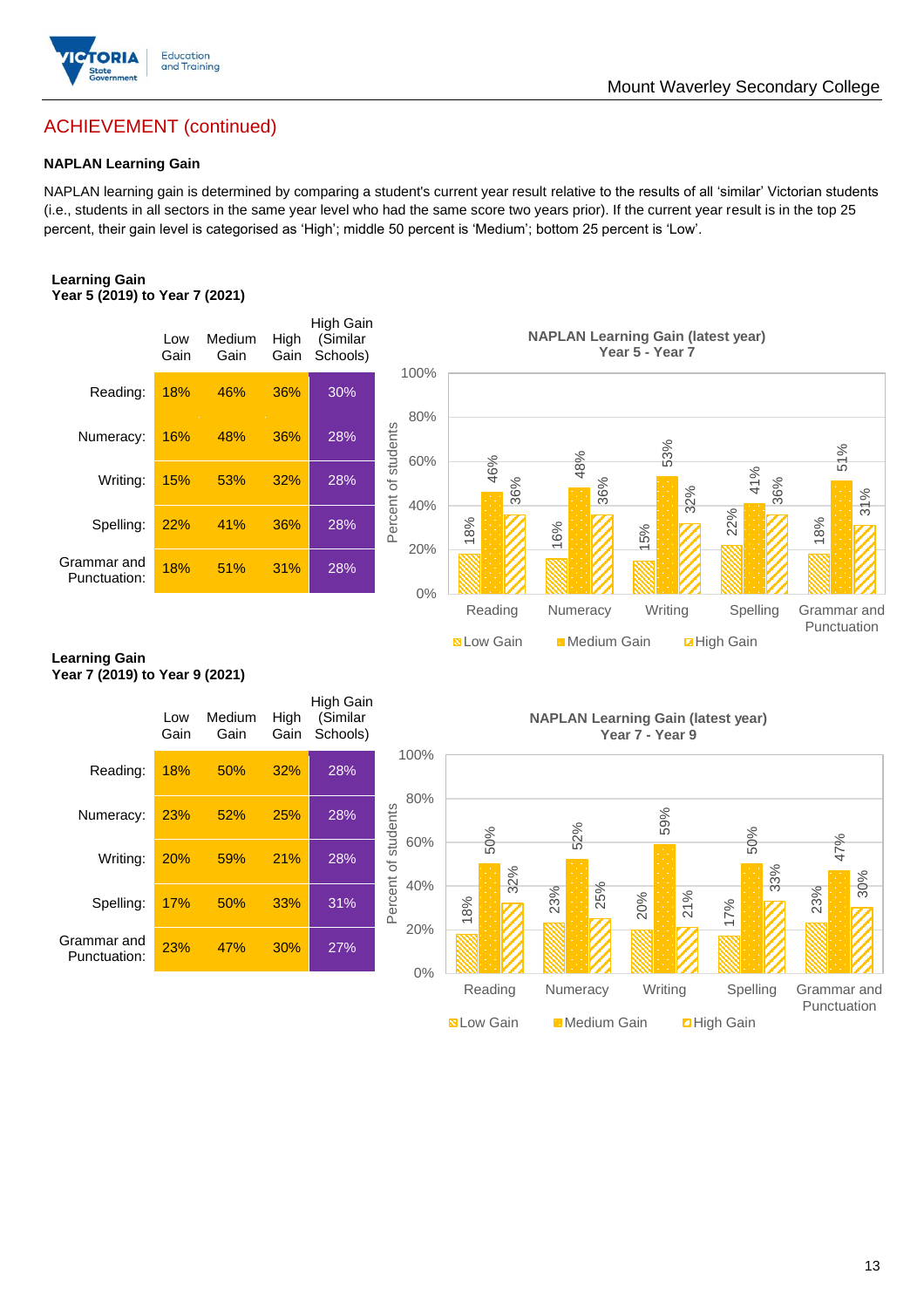

# ACHIEVEMENT (continued)

#### **Victorian Certificate of Education (VCE)**

Mean study score from all VCE subjects undertaken by students at this school. This includes all Unit 3 and 4 studies (including those completed in Year 11) and any VCE VET studies awarded a study score.

The maximum student study score is 50 and the state-wide mean (including government and non-government schools) is set at 30.



\* *Due to COVID-19, there may be some under-reporting of VET completed competencies from schools due to students still completing outstanding 2021 VET units in 2022.*

## ENGAGEMENT

*Key: 'Similar Schools' are a group of Victorian government schools that are like this school, taking into account the school's socioeconomic background of students, the number of non-English speaking students and the size and location of the school.*

#### **Average Number of Student Absence Days**

Absence from school can impact on students' learning. Common reasons for non-attendance include illness and extended family holidays. Absence and attendance data in 2020 and 2021 may have been influenced by local COVID-19.



Average number of absence days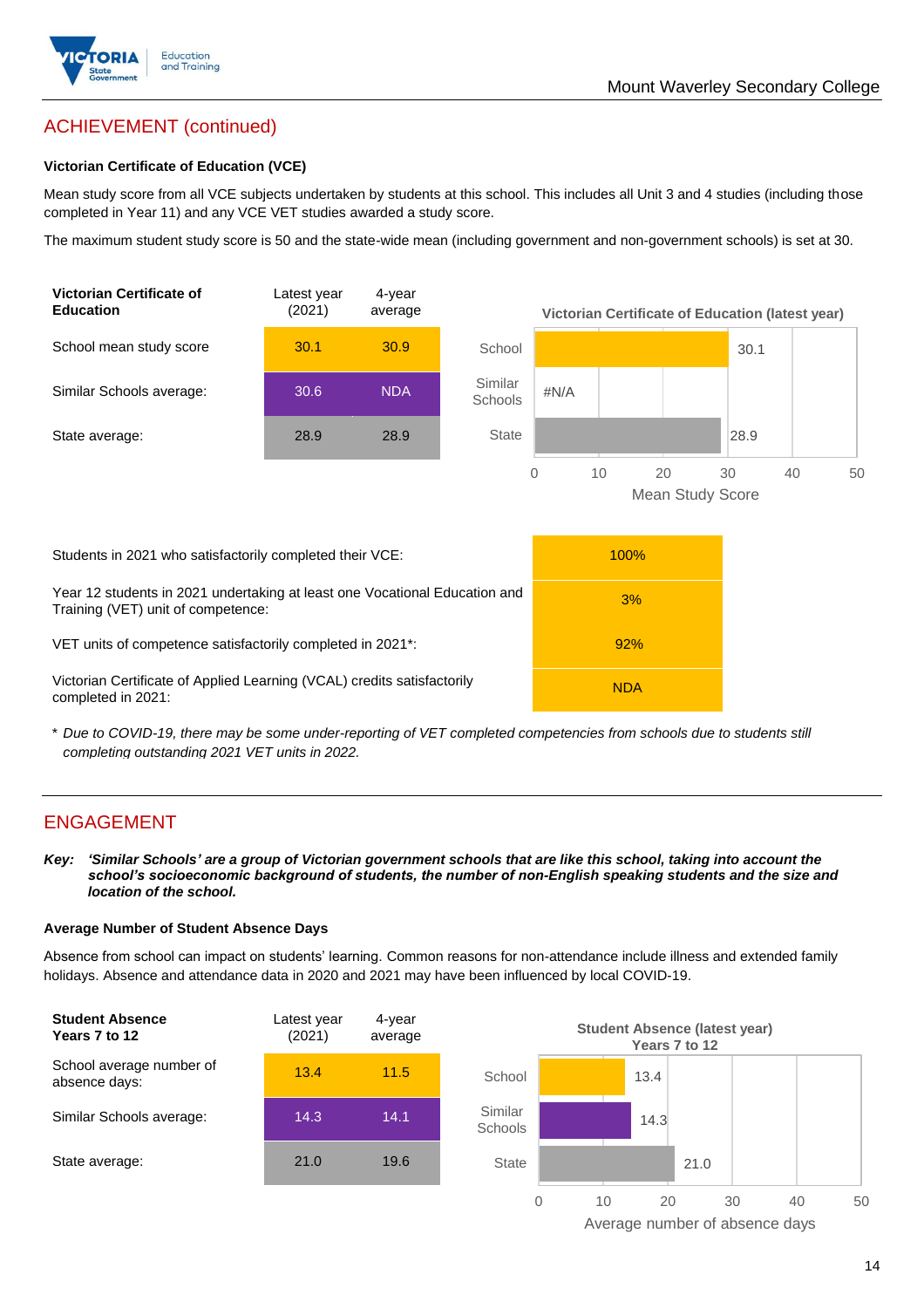

## ENGAGEMENT (continued)

#### **Attendance Rate (latest year)**

|                                             | Year 7 | Year 8 | Year 9 | Year 10 | Year 11 | Year 12 |
|---------------------------------------------|--------|--------|--------|---------|---------|---------|
| Attendance Rate by year level<br>$(2021)$ : | 94%    | 94%    | 91%    | 90%     | 96%     | 95%     |

#### **Student Retention**

Percentage of Year 7 students who remain at the school through to Year 10.



#### **Students exiting to further studies or full-time employment**

Percentage of students from Years 10 to 12 going on to further studies or full-time employment.

Note: This measure refers to data from the year when students exited the school. Data excludes destinations recorded as 'Unknown'.



Percent of students with positive destinations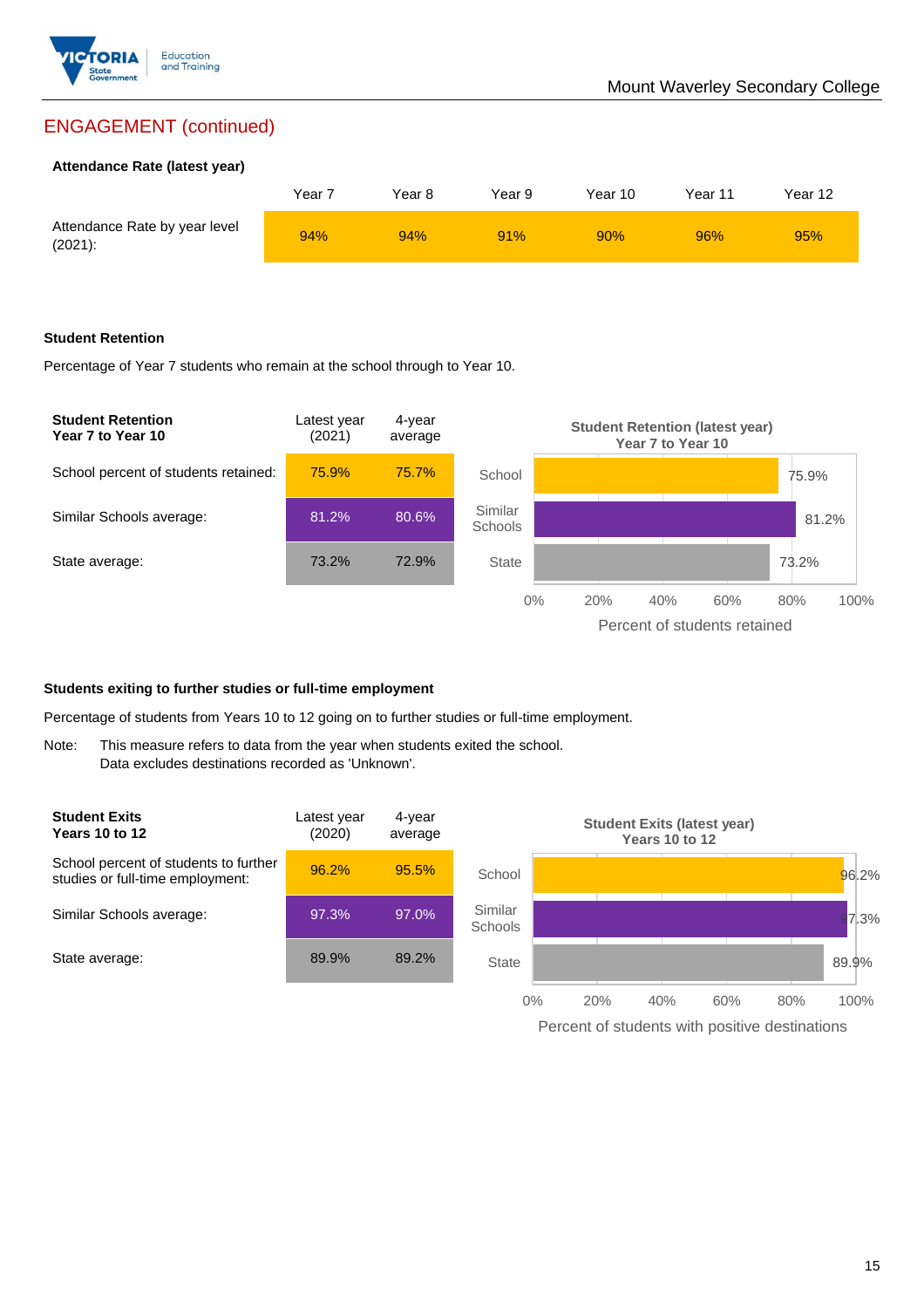

## **WELLBEING**

*Key: 'Similar Schools' are a group of Victorian government schools that are like this school, taking into account the school's socioeconomic background of students, the number of non-English speaking students and the size and location of the school.*

#### **Student Attitudes to School – Sense of Connectedness**

The percent endorsement on Sense of Connectedness factor, as reported in the Attitudes to School Survey completed annually by Victorian government school students, indicates the percent of positive responses (agree or strongly agree).



*Due to lower participation rates, differences in the timing of the survey/length of survey period and the general impact of Covid19 across 2020 and 2021, data are often not comparable with previous years or within similar school groups. Care should be taken when interpreting these results.*



#### **Student Attitudes to School – Management of Bullying**

The percent endorsement on Management of Bullying factor, as reported in the Attitudes to School Survey completed annually by Victorian government school students, indicates the percent of positive responses (agree or strongly agree).

| <b>Management of Bullying</b><br>Years 7 to 12 | Latest year<br>(2021) | 4-year<br>average |  |
|------------------------------------------------|-----------------------|-------------------|--|
| School percent endorsement:                    | 57.2%                 | 61.0%             |  |
| Similar Schools average:                       | 55.3%                 | 59.1%             |  |
| State average:                                 | 53.3%                 | 56.8%             |  |

*Due to lower participation rates, differences in the timing of the survey/length of survey period and the general impact of Covid19 across 2020 and 2021, data are often not comparable with previous years or within similar school groups. Care should be taken when interpreting these results.*

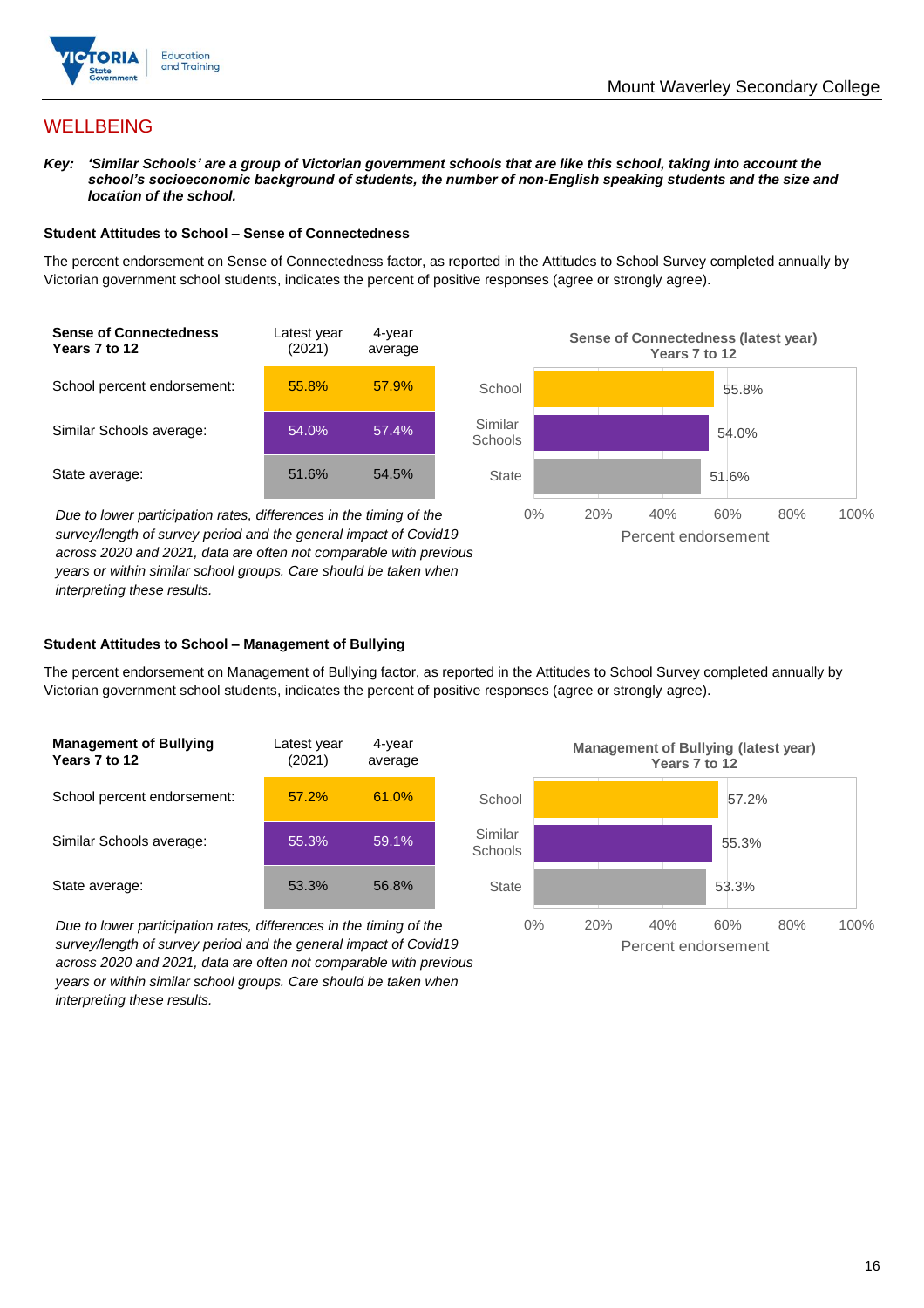



# **Financial Performance and Position**

FINANCIAL PERFORMANCE - OPERATING STATEMENT SUMMARY FOR THE YEAR ENDING 31 DECEMBER, 2021

| <b>Revenue</b>                  | <b>Actual</b> |
|---------------------------------|---------------|
| <b>Student Resource Package</b> | \$18,252,230  |
| Government Provided DET Grants  | \$1,995,555   |
| Government Grants Commonwealth  | \$12,771      |
| Government Grants State         | \$119,036     |
| Revenue Other                   | \$28,856      |
| <b>Locally Raised Funds</b>     | \$2,073,037   |
| <b>Capital Grants</b>           | \$0           |
| <b>Total Operating Revenue</b>  | \$22,481,484  |

| Equity $1$                                          | <b>Actual</b> |
|-----------------------------------------------------|---------------|
| Equity (Social Disadvantage)                        | \$59,255      |
| Equity (Catch Up)                                   | \$39,795      |
| <b>Transition Funding</b>                           | \$0           |
| Equity (Social Disadvantage - Extraordinary Growth) | \$0           |
| <b>Equity Total</b>                                 | \$99.049      |

| <b>Expenditure</b>                    | <b>Actual</b> |
|---------------------------------------|---------------|
| Student Resource Package <sup>2</sup> | \$18,204,071  |
| Adjustments                           | \$0           |
| <b>Books &amp; Publications</b>       | \$14,846      |
| Camps/Excursions/Activities           | \$297,793     |
| <b>Communication Costs</b>            | \$44,979      |
| Consumables                           | \$253,510     |
| Miscellaneous Expense <sup>3</sup>    | \$121,836     |
| <b>Professional Development</b>       | \$43,991      |
| Equipment/Maintenance/Hire            | \$497,907     |
| <b>Property Services</b>              | \$462,458     |
| Salaries & Allowances <sup>4</sup>    | \$533,929     |
| <b>Support Services</b>               | \$255,546     |
| Trading & Fundraising                 | \$14,408      |
| Motor Vehicle Expenses                | \$61          |
| Travel & Subsistence                  | \$0           |
| <b>Utilities</b>                      | \$154,134     |
| <b>Total Operating Expenditure</b>    | \$20,899,470  |
| <b>Net Operating Surplus/-Deficit</b> | \$1,582,014   |
| <b>Asset Acquisitions</b>             | \$517,607     |

(1) The equity funding reported above is a subset of the overall revenue reported by the school.

(2) Student Resource Package Expenditure figures are as of 10 Mar 2022 and are subject to change during the reconciliation process.

(3) Miscellaneous Expenses include bank charges, administration expenses, insurance and taxation charges.

(4) Salaries and Allowances refers to school-level payroll.